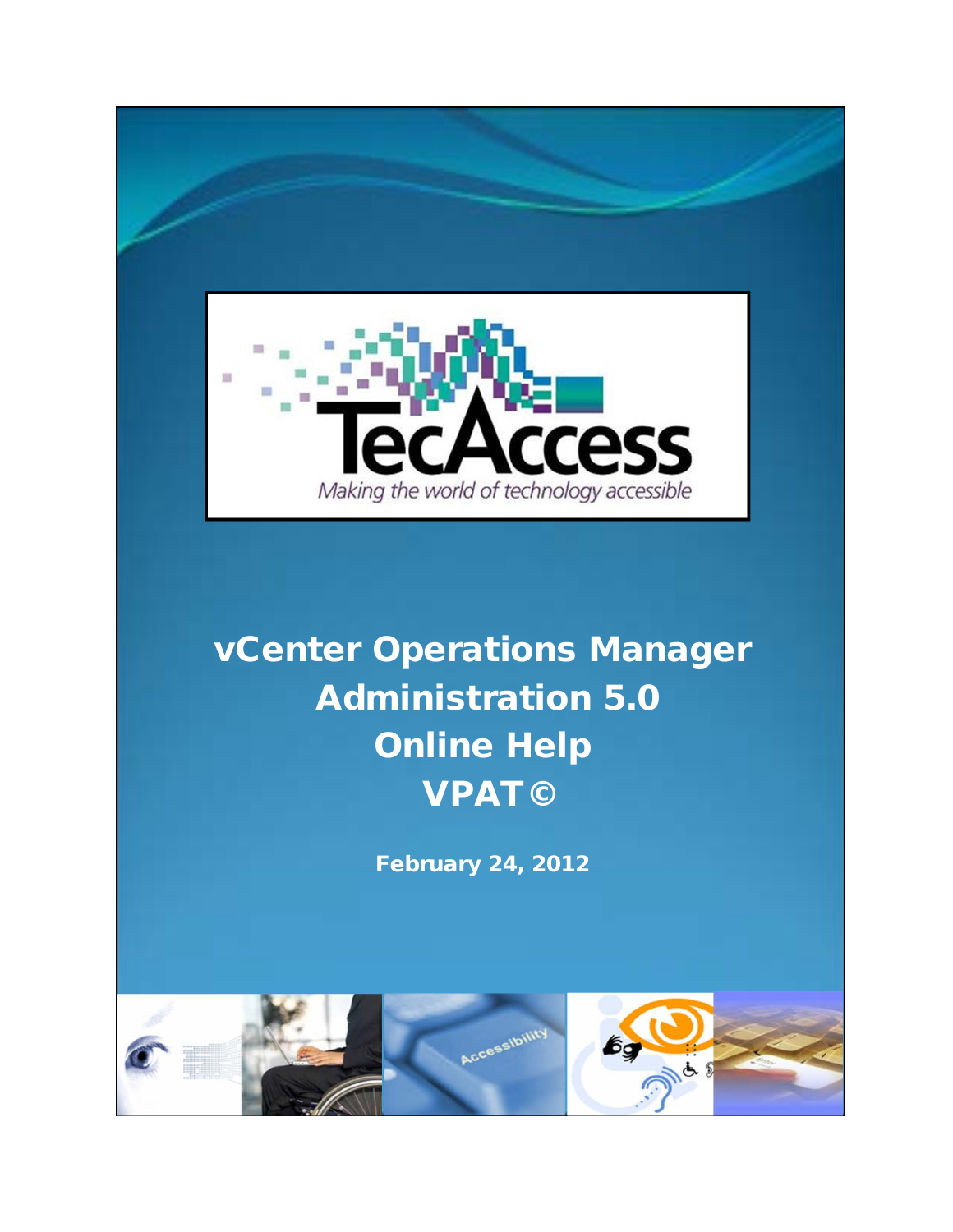

# **VPAT©**

Since the VPAT must be comprehensive, all Section 508 issues on all pages must be corrected to sustain compliance.

| <b>Criteria</b>                                                                    | <b>Supporting</b><br><b>Features</b>      | <b>Remarks and Explanations</b>                     |
|------------------------------------------------------------------------------------|-------------------------------------------|-----------------------------------------------------|
| Section 1194.21 Software Applications<br>and Operating Systems                     | Not Applicable                            | Not Applicable                                      |
| Section 1194.22 Web-based Intranet<br>and Internet Information and<br>Applications | <b>Supports with</b><br><b>Exceptions</b> | Please refer to the 1194.22 section for<br>details. |
| Section 1194.23 Telecommunications<br>Products                                     | Not Applicable                            | Not Applicable                                      |
| Section 1194.24 Video and Multi-<br>media Products                                 | Not Applicable                            | Not Applicable                                      |
| Section 1194.25 Self-Contained,<br><b>Closed Products</b>                          | Not Applicable                            | Not Applicable                                      |
| Section 1194.26 Desktop and Portable<br>Computers                                  | Not Applicable                            | Not Applicable                                      |
| Section 1194.31 Functional<br>Performance Criteria                                 | <b>Supports with</b><br><b>Exceptions</b> | Please refer to the 1194.31 section for<br>details. |
| Section 1194.41 Information,<br>Documentation, and Support                         | <b>Supports</b>                           | Please refer to the 1194.41 section for<br>details. |

#### **Support Levels**

| <b>Support Level</b>                                       | <b>Description</b>                                                                                                                                                               |
|------------------------------------------------------------|----------------------------------------------------------------------------------------------------------------------------------------------------------------------------------|
| <b>Supports</b>                                            | Use this language when you determine the product<br>fully meets the letter and intent of the Criteria.                                                                           |
| <b>Supports with Exceptions/Minor</b><br><b>Exceptions</b> | Use this language when you determine the product<br>does not fully meet the letter and intent of the<br>Criteria, but provides some level of access relative to<br>the Criteria. |
| <b>Supports through Equivalent</b><br><b>Facilitation</b>  | Use this language when you have identified an<br>alternate way to meet the intent of the Criteria or<br>when the product does not fully meet the intent of<br>the Criteria.      |

TecAccess LLC 2410 Granite Ridge Road Building A, Unit 1 Rockville, VA 23146 **CONFIDENTIAL AND PROPRIETARY**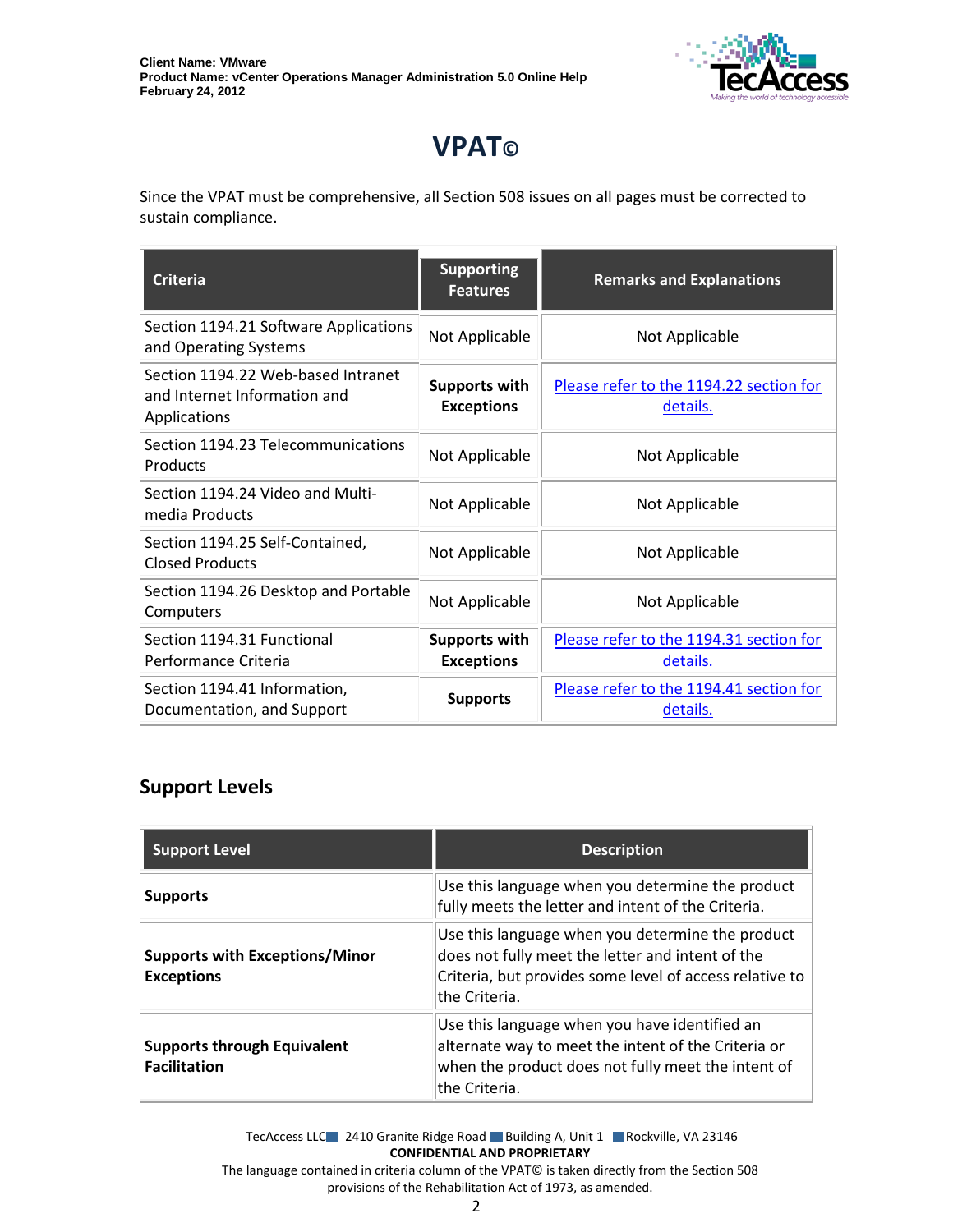

| <b>Support Level</b>                                                | <b>Description</b>                                                                                                                                                                                                                                                                                                                                  |
|---------------------------------------------------------------------|-----------------------------------------------------------------------------------------------------------------------------------------------------------------------------------------------------------------------------------------------------------------------------------------------------------------------------------------------------|
| Supports when combined with<br><b>Compatible AT</b>                 | Use this language when you determine the product<br>fully meets the letter and intent of the Criteria when<br>used in combination with Compatible Assistive<br>Technology ("AT"). For example, many software<br>programs can provide speech output when<br>combined with a compatible screen reader<br>(commonly used AT for people who are blind). |
| <b>Does Not Support</b>                                             | Use this language when you determine the product<br>does not meet the letter or intent of the Criteria.                                                                                                                                                                                                                                             |
| <b>Not Applicable</b>                                               | Use this language when you determine the Criteria<br>does not apply to the specific product.                                                                                                                                                                                                                                                        |
| Not Applicable - Fundamental<br><b>Alteration Exception Applies</b> | Use this language when you determine a<br>Fundamental Alteration of the product would be<br>required to meet the Criteria (see the access board's<br>standards for the definition of "fundamental<br>alteration").                                                                                                                                  |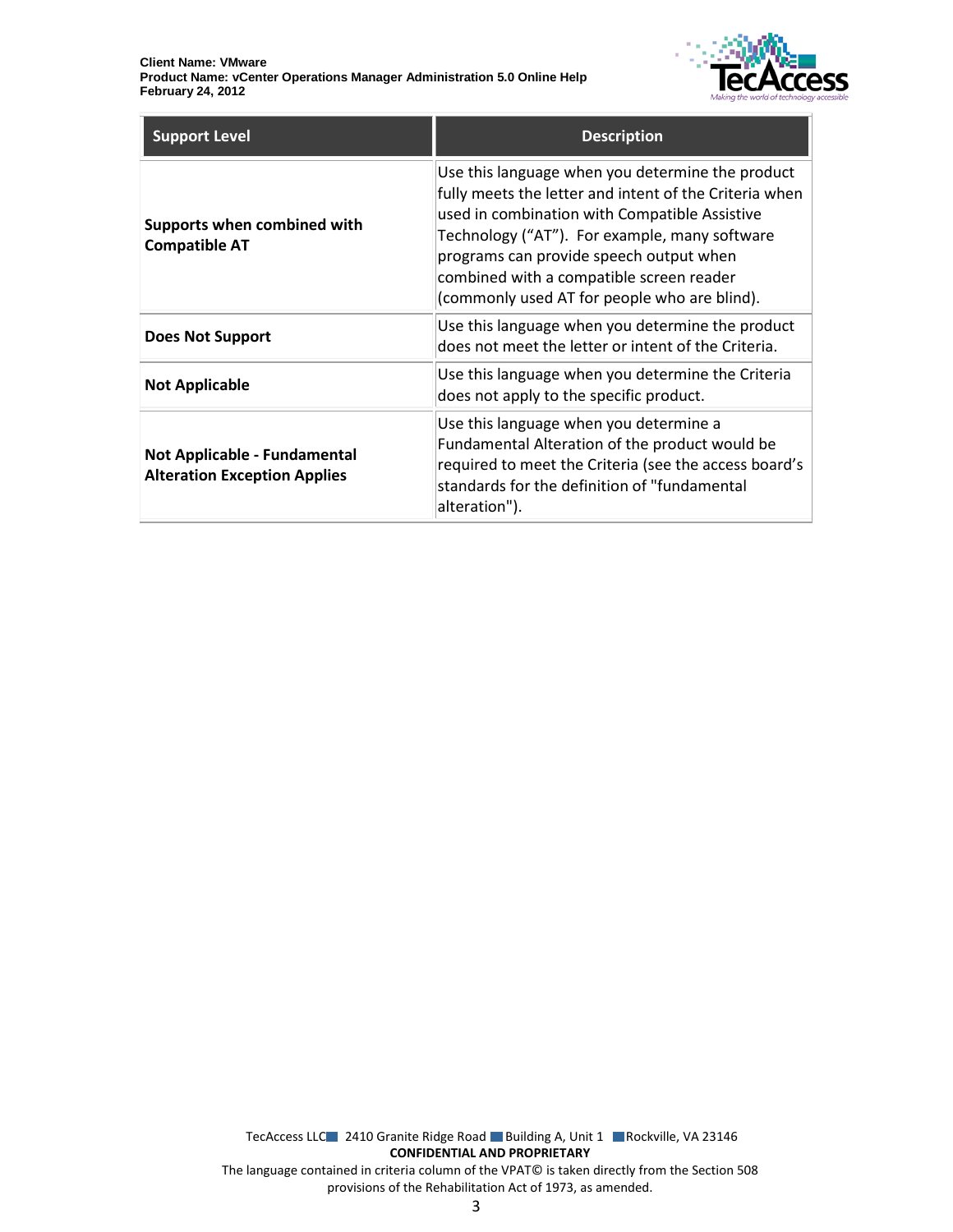

#### <span id="page-3-0"></span>**§ 1194.22 Web-based Intranet and Internet Information and Applications**

| <b>Criteria</b>                                                                                                                                                          | <b>Support Level</b>                      | <b>Remarks and Explanations</b>                                                                                                                                                                        |
|--------------------------------------------------------------------------------------------------------------------------------------------------------------------------|-------------------------------------------|--------------------------------------------------------------------------------------------------------------------------------------------------------------------------------------------------------|
| (a) A text equivalent for every<br>non-text element shall be<br>provided (e.g., via "alt",<br>"longdesc", or in element<br>content).                                     | <b>Supports with</b><br><b>Exceptions</b> | Text equivalents for non-text elements<br>are available to comprehend content<br>and to aid in navigation with some<br>exceptions. Exceptions include<br>graphics to indicate status of tree<br>nodes. |
| (b) Equivalent alternatives for any<br>multimedia presentation shall be<br>synchronized with the<br>presentation.                                                        | <b>Not Applicable</b>                     | Web pages do not have multimedia<br>presentations.                                                                                                                                                     |
| (c) Web pages shall be designed<br>so that all information conveyed<br>with color is also available without<br>color, for example from context or<br>markup.             | <b>Does Not Support</b>                   | When color conveys information, text<br>or programmatically implemented<br>equivalents are not provided. The<br>selected tab is color-conveyed without<br>a text equivalent.                           |
| (d) Documents shall be organized<br>so they are readable without<br>requiring an associated style<br>sheet.                                                              | <b>Supports</b>                           | Web pages are readable when<br>stylesheets are disabled or with user-<br>defined stylesheets.                                                                                                          |
| (e) Redundant text links shall be<br>provided for each active region of<br>a server-side image map.                                                                      | <b>Not Applicable</b>                     | vCenter Operations Manager<br>Administration 5.0 Online Help does<br>not have server-side image maps.                                                                                                  |
| (f) Client-side image maps shall be<br>provided instead of server-side<br>image maps except where the<br>regions cannot be defined with an<br>available geometric shape. | <b>Not Applicable</b>                     | vCenter Operations Manager<br>Administration 5.0 Online Help does<br>not have client-side image maps.                                                                                                  |
| (g) Row and column headers shall<br>be identified for data tables.                                                                                                       | <b>Not Applicable</b>                     | <b>VCenter Operations Manager</b><br>Administration 5.0 Online Help does<br>not have data tables.                                                                                                      |
| (h) Markup shall be used to<br>associate data cells and header<br>cells for data tables that have two<br>or more logical levels of row or<br>column headers.             | <b>Not Applicable</b>                     | <b>vCenter Operations Manager</b><br>Administration 5.0 Online Help does<br>not have data tables with multi-level<br>columns or rows.                                                                  |
| (i) Frames shall be titled with text<br>that facilitates frame identification                                                                                            | <b>Does Not Support</b>                   | Title attributes are not provided to<br>help assistive technology users identify                                                                                                                       |

TecAccess LLC 2410 Granite Ridge Road Building A, Unit 1 Rockville, VA 23146 **CONFIDENTIAL AND PROPRIETARY**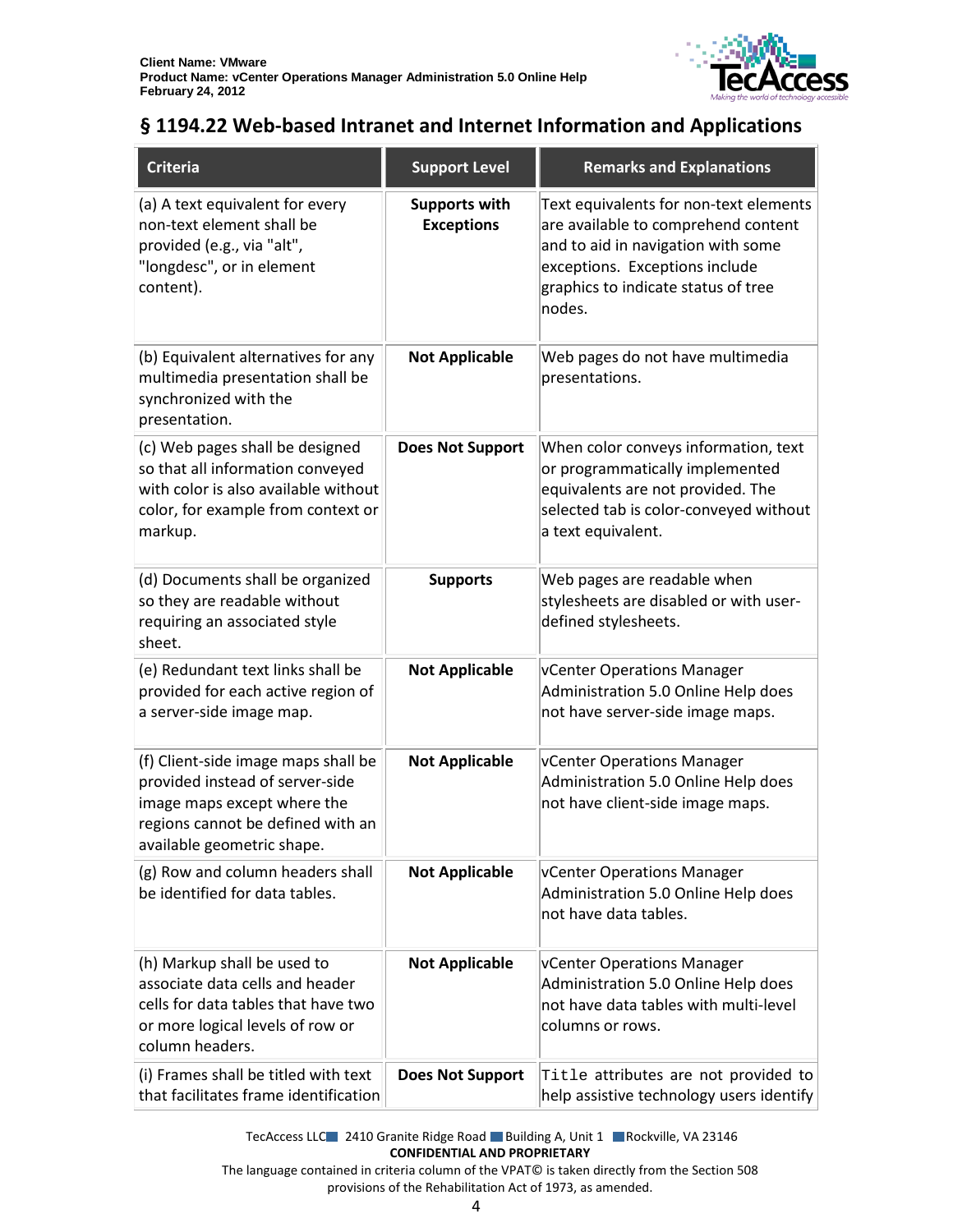

| Criteria                                                                                                                                                                                                                                                                                                                    | <b>Support Level</b>    | <b>Remarks and Explanations</b>                                                                                                                                                                                             |
|-----------------------------------------------------------------------------------------------------------------------------------------------------------------------------------------------------------------------------------------------------------------------------------------------------------------------------|-------------------------|-----------------------------------------------------------------------------------------------------------------------------------------------------------------------------------------------------------------------------|
| and navigation                                                                                                                                                                                                                                                                                                              |                         | and navigate to frames.                                                                                                                                                                                                     |
| (j) Pages shall be designed to<br>avoid causing the screen to flicker<br>with a frequency greater than 2 Hz<br>and lower than 55 Hz.                                                                                                                                                                                        | <b>Supports</b>         | Web pages do not have content that<br>flashes or blinks with a frequency<br>greater than 2 Hz and lower than 55<br>Hz.                                                                                                      |
| (k) A text-only page, with<br>equivalent information or<br>functionality, shall be provided to<br>make a web site comply with the<br>provisions of this part, when<br>compliance cannot be<br>accomplished in any other way.<br>The content of the text-only page<br>shall be updated whenever the<br>primary page changes. | <b>Supports</b>         | Text-only pages are provided since<br>compliance cannot be met any other<br>way or are not required.                                                                                                                        |
| (I) When pages utilize scripting<br>languages to display content, or to<br>create interface elements, the<br>information provided by the script<br>shall be identified with functional<br>text that can be read by Assistive<br>Technology.                                                                                 | <b>Supports</b>         | Assistive technology and keyboard<br>users can access scripted interfaces.                                                                                                                                                  |
| (m) When a web page requires<br>that an applet, plug-in or other<br>application be present on the<br>client system to interpret page<br>content, the page must provide a<br>link to a plug-in or applet that<br>complies with $§1194.21(a)$<br>through (I).                                                                 | <b>Not Applicable</b>   | vCenter Operations Manager<br>Administration 5.0 does not have<br>content that requires applets or plug-<br>ins.                                                                                                            |
| (n) When electronic forms are<br>designed to be completed on-line,<br>the form shall allow people using<br>Assistive Technology to access the<br>information, field elements, and<br>functionality required for<br>completion and submission of the<br>form, including all directions and<br>cues.                          | <b>Does Not Support</b> | Assistive technologies, such as screen<br>readers, cannot identify and navigate<br>to any form element to complete and<br>submit forms online. The "Search" and<br>"Favorites" edit boxes do not have<br>explicit labeling. |
| (o) A method shall be provided<br>that permits users to skip                                                                                                                                                                                                                                                                | <b>Does Not Support</b> | Assitive technology and keyboard<br>users cannot bypass repetitive                                                                                                                                                          |

TecAccess LLC 2410 Granite Ridge Road Building A, Unit 1 Rockville, VA 23146 **CONFIDENTIAL AND PROPRIETARY**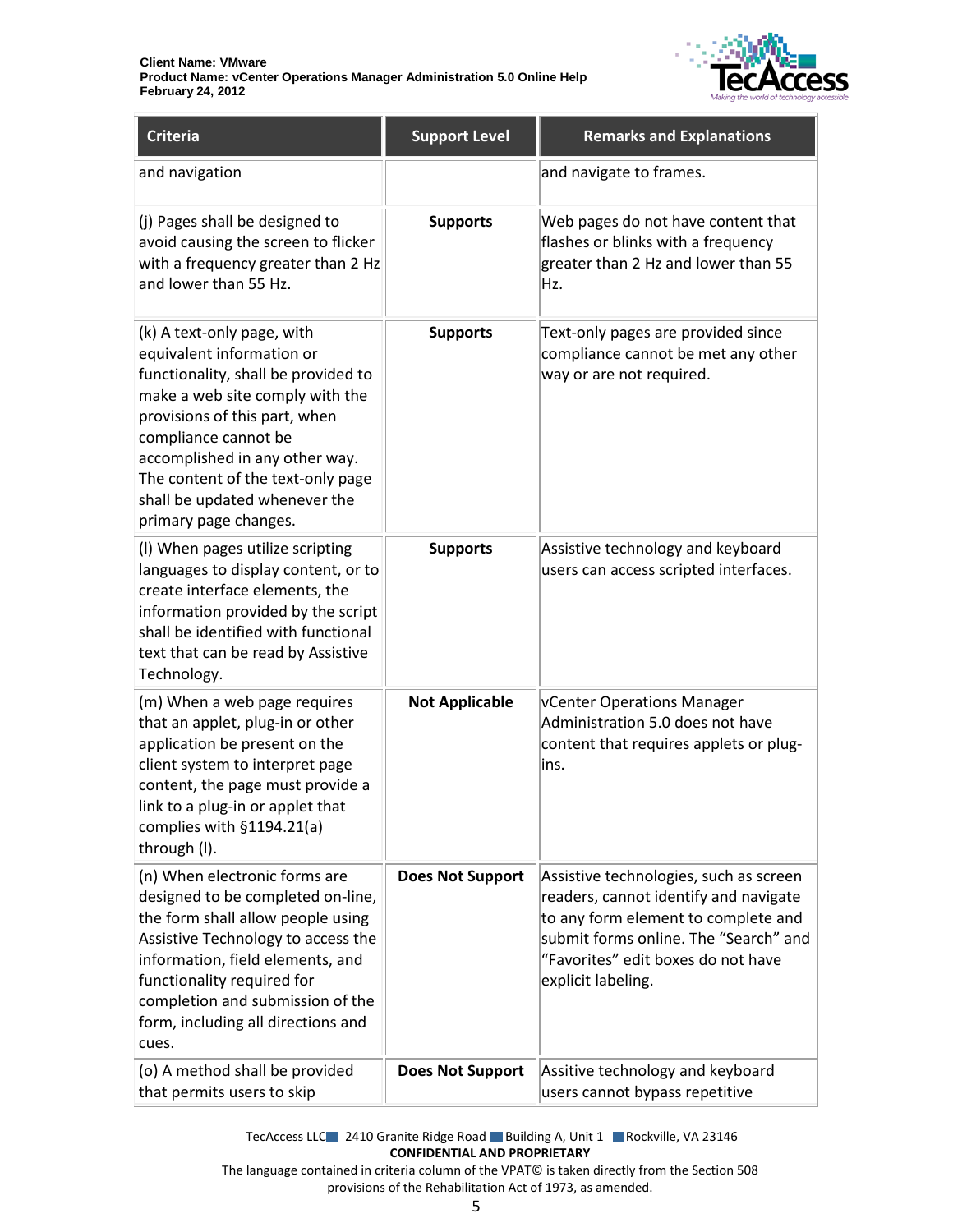

| <b>Criteria</b>                                                                                                                        | <b>Support Level</b>  | <b>Remarks and Explanations</b>                                                                          |
|----------------------------------------------------------------------------------------------------------------------------------------|-----------------------|----------------------------------------------------------------------------------------------------------|
| repetitive navigation links.                                                                                                           |                       | navigation links.                                                                                        |
| (p) When a timed response is<br>required, the user shall be alerted<br>and given sufficient time to<br>indicate more time is required. | <b>Not Applicable</b> | <b>VCenter Operations Manager</b><br>Administration 5.0 Online Help does<br>not require timed responses. |

*Note to 1194.22: The Board interprets paragraphs (a) through (k) of this section as consistent with the following priority 1 Checkpoints of the Web Content Accessibility Guidelines 1.0 (WCAG 1.0) (May 5 1999) published by the Web Accessibility Initiative of the World Wide Web Consortium: Paragraph (a) - 1.1, (b) - 1.4, (c) - 2.1, (d) - 6.1, (e) - 1.2, (f) - 9.1, (g) - 5.1, (h) - 5.2, (i) - 12.1, (j) - 7.1, (k) - 11.4.*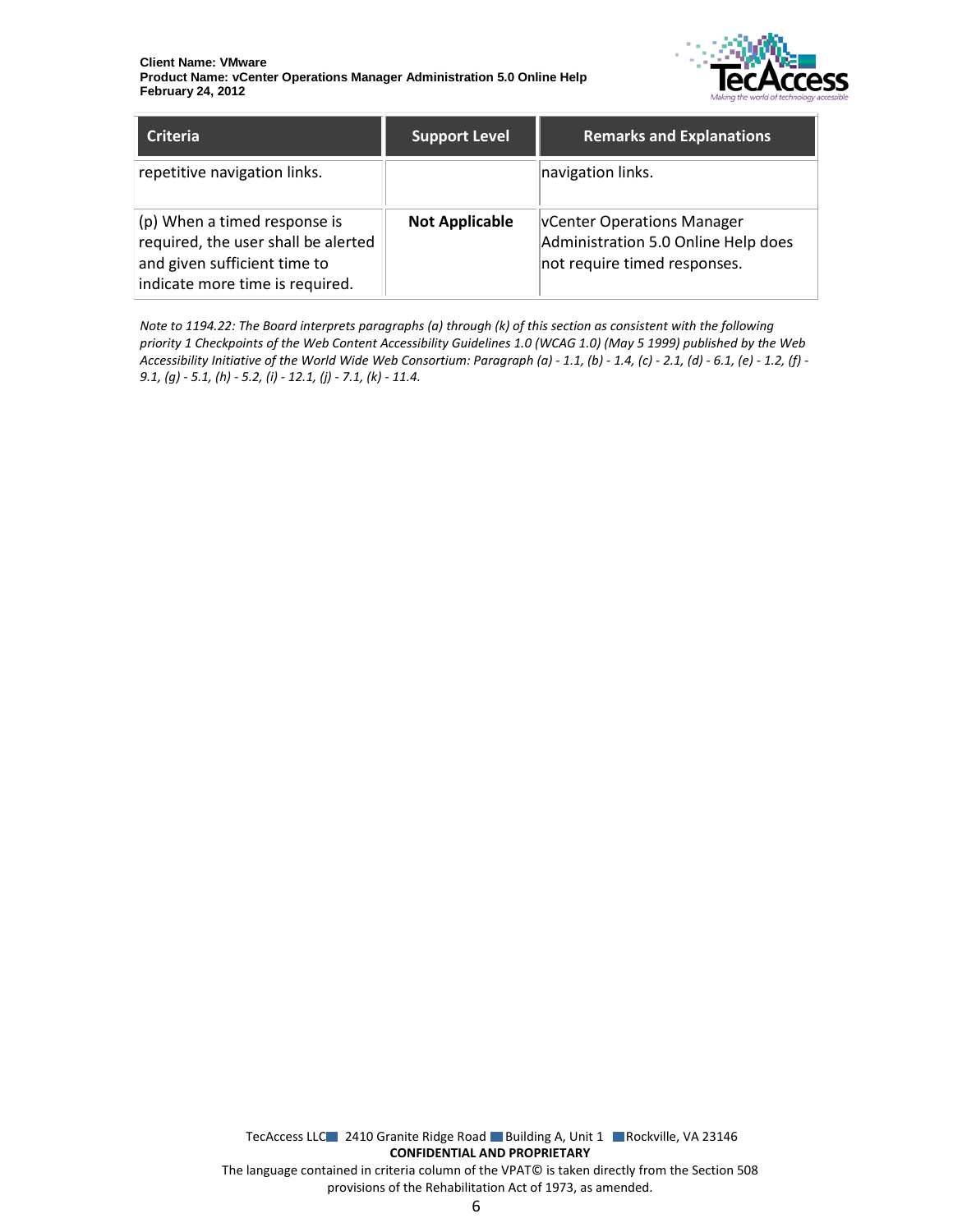

## <span id="page-6-0"></span>**§1194.31 Functional Performance Criteria**

| <b>Criteria</b>                                                                                                                                                                                                                                                                                                                     | <b>Support Level</b>                      | <b>Remarks and Explanations</b>                                                                                                                                                                                                                                                                                                                      |
|-------------------------------------------------------------------------------------------------------------------------------------------------------------------------------------------------------------------------------------------------------------------------------------------------------------------------------------|-------------------------------------------|------------------------------------------------------------------------------------------------------------------------------------------------------------------------------------------------------------------------------------------------------------------------------------------------------------------------------------------------------|
| (a) At least one mode of operation<br>and information retrieval that does<br>not require user vision shall be<br>provided, or support for Assistive<br>Technology used by people who<br>are blind or visually impaired shall<br>be provided.                                                                                        | <b>Supports with</b><br><b>Exceptions</b> | Some information retrieval processes<br>and/or operations require vision and<br>may not provide support for assistive<br>technologies. Graphics to indicate<br>status of tree nodes do not have text<br>equivalents. Frames do not have title<br>attributes. Edit boxes do not have<br>explicit labeling. Headings do not have<br>structural markup. |
| (b) At least one mode of operation<br>and information retrieval that does<br>not require visual acuity greater<br>than 20/70 shall be provided in<br>audio and enlarged print output<br>working together or independently,<br>or support for Assistive Technology<br>used by people who are visually<br>impaired shall be provided. | <b>Supports with</b><br><b>Exceptions</b> | Some information retrieval processes<br>and/or operations require vision acuity<br>greater than 20/70 and may not<br>provide support for assistive<br>technologies. Graphics to indicate<br>status of tree nodes do not have text<br>equivalents. Users cannot resize<br>content using Internet Explorer's Text<br>Size.                             |
| (c) At least one mode of operation<br>and information retrieval that does<br>not require user hearing shall be<br>provided, or support for Assistive<br>Technology used by people who<br>are deaf or hard of hearing shall be<br>provided                                                                                           | <b>Supports</b>                           | vCenter Operations Manager<br>Administration 5.0 Online Help does<br>not require hearing for information<br>retrieval and operations. Support for<br>hearing devices may be provided.                                                                                                                                                                |
| (d) Where audio information is<br>important for the use of a product,<br>at least one mode of operation and<br>information retrieval shall be<br>provided in an enhanced auditory<br>fashion, or support for assistive<br>hearing devices shall be provided.                                                                        | <b>Not Applicable</b>                     | vCenter Operations Manager<br>Administration 5.0 Online Help does<br>not have audio information.                                                                                                                                                                                                                                                     |
| (e) At least one mode of operation<br>and information retrieval that does<br>not require user speech shall be<br>provided, or support for Assistive<br>Technology used by people with<br>disabilities shall be provided.                                                                                                            | <b>Supports</b>                           | vCenter Operations Manager<br>Administration 5.0 Online Help does<br>not require speech for information<br>retrieval or operations. Support for<br>assistive technologies may be provided.                                                                                                                                                           |
| (f) At least one mode of operation                                                                                                                                                                                                                                                                                                  | <b>Supports with</b>                      | vCenter Operations Manager                                                                                                                                                                                                                                                                                                                           |

TecAccess LLC 2410 Granite Ridge Road Building A, Unit 1 Rockville, VA 23146 **CONFIDENTIAL AND PROPRIETARY**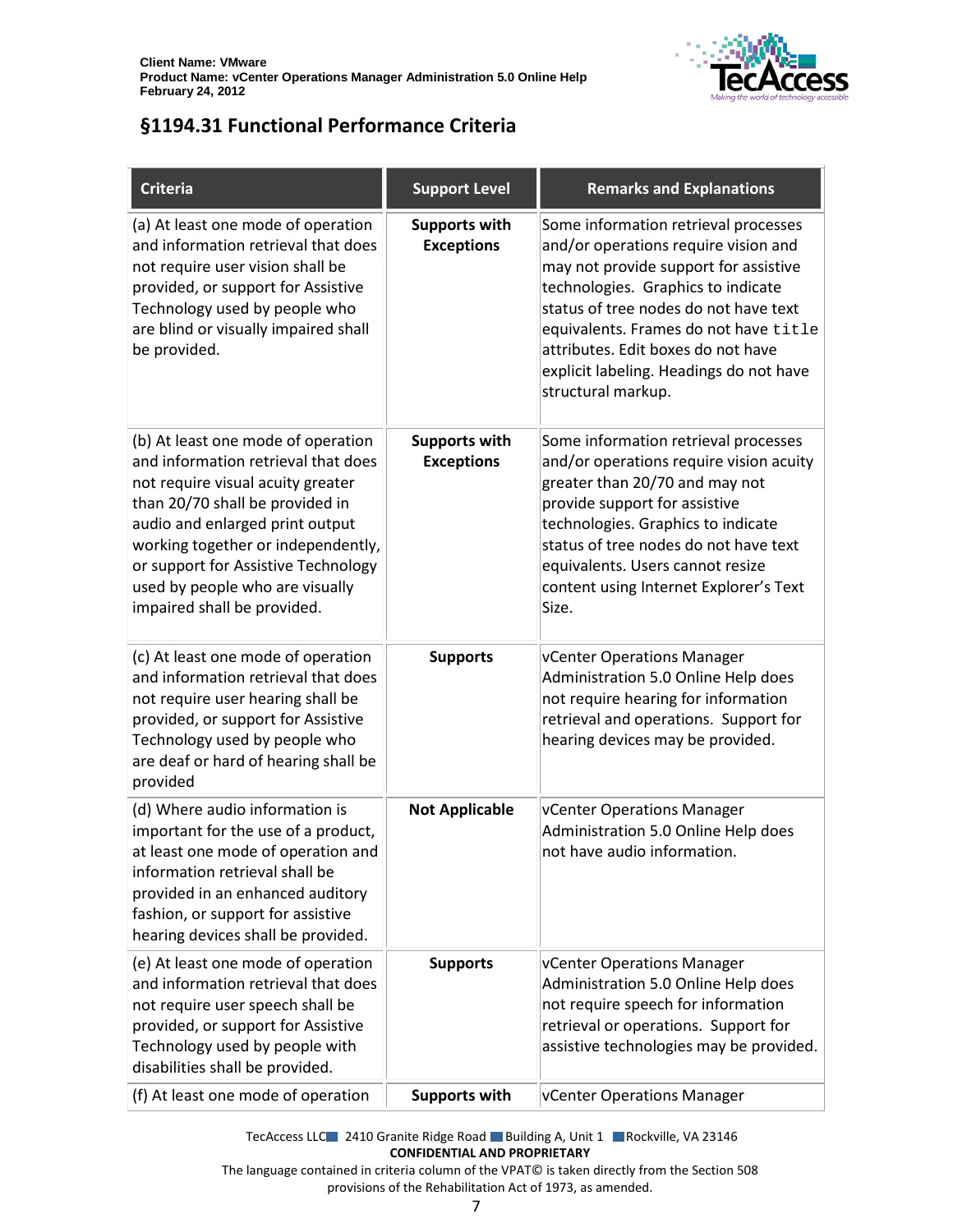

| <b>Criteria</b>                                                                                                                                                                | <b>Support Level</b> | <b>Remarks and Explanations</b>                                                                                                                                                                                                                                                    |
|--------------------------------------------------------------------------------------------------------------------------------------------------------------------------------|----------------------|------------------------------------------------------------------------------------------------------------------------------------------------------------------------------------------------------------------------------------------------------------------------------------|
| and information retrieval that does<br>not require fine motor control or<br>simultaneous actions and that is<br>operable with limited reach and<br>strength shall be provided. | <b>Exceptions</b>    | Administration 5.0 Online Help does<br>not require fine motor control or<br>simultaneous actions. Persons with<br>dexterity impairments can perform<br>product operations, with some<br>exceptions. Users can tab to empty<br>areas where no interactive content is<br>lavailable. |